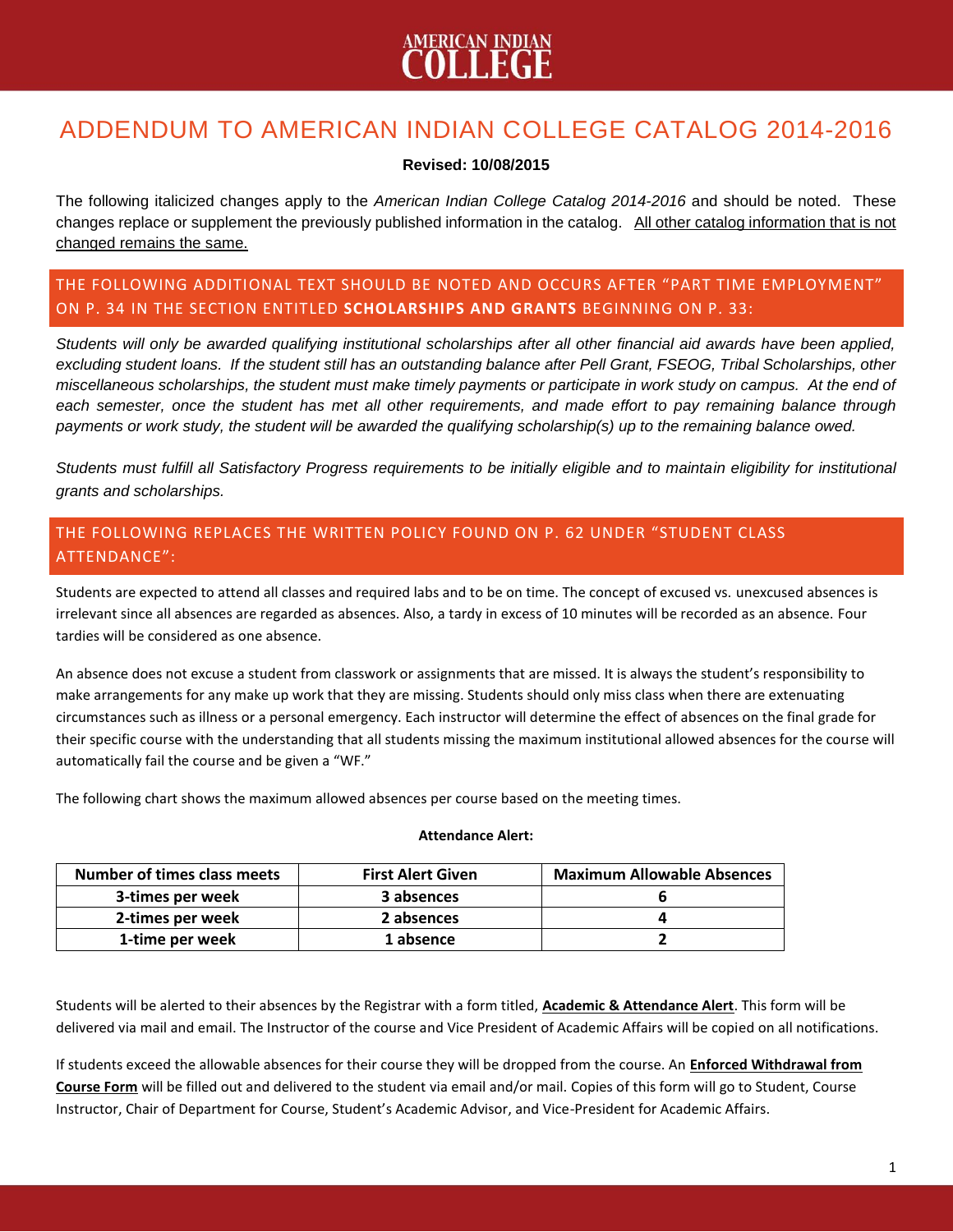# **MERICAN INDIAN**

Once this form has been sent to student, the student will have the opportunity to appeal the decision.

If a student wishes to appeal this decision he/she must follow the appeals process below:

**Appeals Process:** If a student wishes to appeal the enforced withdrawal from a course, he/she must do so within **seven days** of the date they have been notified. Appeal must be made to the departmental chairperson for that course in writing. Further appeal may be made to the Vice President for Academic Affairs also in writing.

#### THE FOLLOWING INFORMATION REPLACES THE INFORMATION FOUND ON P. 32 OF THE CATALOG UNDER THE SECTION "WHAT IS FINANCIAL AID PROBATION?" AND IS IN EFFECT IMMEDIATELY.

### *Satisfactory Academic Progress*

*Satisfactory Academic Progress is evaluated at the end of every semester for all registered students and at the completion of every payment period. All students are required to maintain satisfactory academic progress toward the completion of their degree to maintain their eligibility for all institutional, state, and federal financial aid awards.*

*Satisfactory academic progress includes two equal components that are referred to as qualitative and quantitative measurements. The qualitative measurement applies to all students and is consistent with the Academic Probation and Suspension Policies.*

#### *Qualitative:*

| <b>Hours Attempted</b> | <b>GPA Required</b> |  |
|------------------------|---------------------|--|
| $0 - 30$               | 1.7                 |  |
| $31 - 62$              | 1.8                 |  |
| 63+                    | 2.0                 |  |

#### *Quantitative:*

*Students receiving financial aid must demonstrate progress toward degree completion. Federal regulations require students to complete their Program of Study within a measured maximum time frame that cannot exceed 150% of the published length of the program. To determine the quantitative satisfactory academic progress component, the number of*  required credits to earn a degree is multiplied by 150%. (For example, if 120 credit hours were needed to earn a degree, *multiply 120 by 150%, which would equal 180 credit hours.) The sum of the number of required credits multiplied by 150% will be the maximum number of attempted credit hours for which a student can receive aid.*

*At the end of each semester, students must have completed one of the following of the cumulative credit hours attempted:*

| AA Degree          | Percent | BA Degree           | Percent |
|--------------------|---------|---------------------|---------|
| 1-29 credits       | 75%     | 1-32 credits        | 70%     |
| 30-60 credits      | 78%     | 33-64 credits       | 76%     |
| 61-91 credits      | 80%     | 65-96 credits       | 78%     |
| 92-103 credits 85% |         | 97-128 credits 79%  |         |
|                    |         | 129-160 credits 80% |         |
|                    |         | 161-193 credits 81% |         |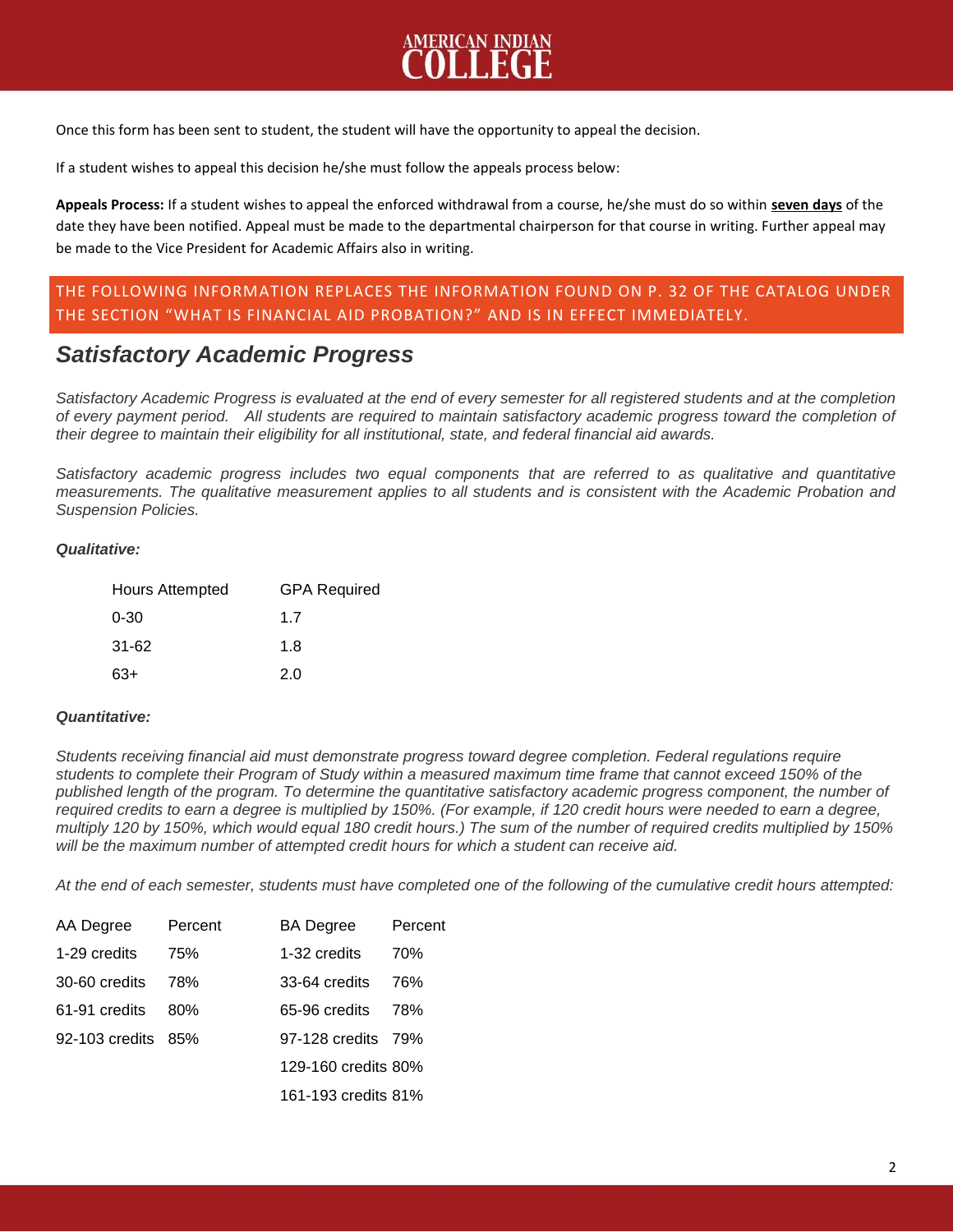# <u>MERICAN INDIAN</u>

*\*\*Note: Failed grades (F) will be counted as attempted credits but will not be counted as earned credits. Incomplete courses and withdrawals do not count as earned credits but are counted as attempted credits. Credits earned for repeated coursework, in addition to the original credits, will be counted as both attempted and earned credits.*

*Students who fail to maintain these minimum requirements will be placed on warning during the following semester. At the end of the warning period, students on warning are evaluated to determine they now meet the quantitative and qualitative SAP standards. If so, they will be returned to good standing. If those students fail to meet the minimum SAP standards at the end of their warning status, they will be placed on Suspension and will not be eligible to receive any federal financial aid during their Financial Aid Suspension period.*

*Transfer and readmitted students must follow the above referenced Satisfactory Academic Progress Policy. Accepted prior credits and transfer credits will be calculated as part of the measured maximum time frame component. (For*  example, if 120 credits hours were needed to earn a degree, 40 credits have transferred in that apply to the degree, *multiply 80 [120-40] by 150%, which would equal 120 credit hours).*

*Once students have completed the requirements for the program of study/degree, they will not be eligible to receive additional financial aid.*

#### *Notification to Students*

*Once a student has been determined to be on Warning or Suspension, the student will be notified by mail. This status is added to the student record and will be used in determining continued eligibility for financial aid.*

#### THE FOLLOWING REPLACES THE TEXT ON P. 51 IN THE SECTION ENTITLED **BACHELOR OF ARTS IN CHRISTIAN MINISTRY:**

**Church History: 3 credits**  CHS 313 Church History (3) OR

#### CHS 333 Pentecostal History HIS 323

#### THE FOLLOWING REPLACES THE TEXT ON P. 53 IN THE SECTION ENTITLED **PROGRAM DESCRIPTION**:

*The Education program of study emphasizes both Christian and professional maturation as well as excellence in teaching and learning in educational institutions and systems. Although the AIC Education Department offers only one degree – the Bachelor of Arts in Elementary Education – it offers this degree with two separate foci for the professional coursework. The program of study, including either foci, is designed to academically prepare program graduates to pursue Arizona teacher certification after their Bachelor's degree is complete and they have fulfilled all other state requirements. For further information regarding specific requirements for teacher certification in Arizona speak with the AIC department chairperson or consult the [Arizona Department of Education website.](http://www.aicag.edu/academics/programs/elementary-education/www.azed.gov) For information regarding teacher certification requirements for other states consult that state's education office or government website.*